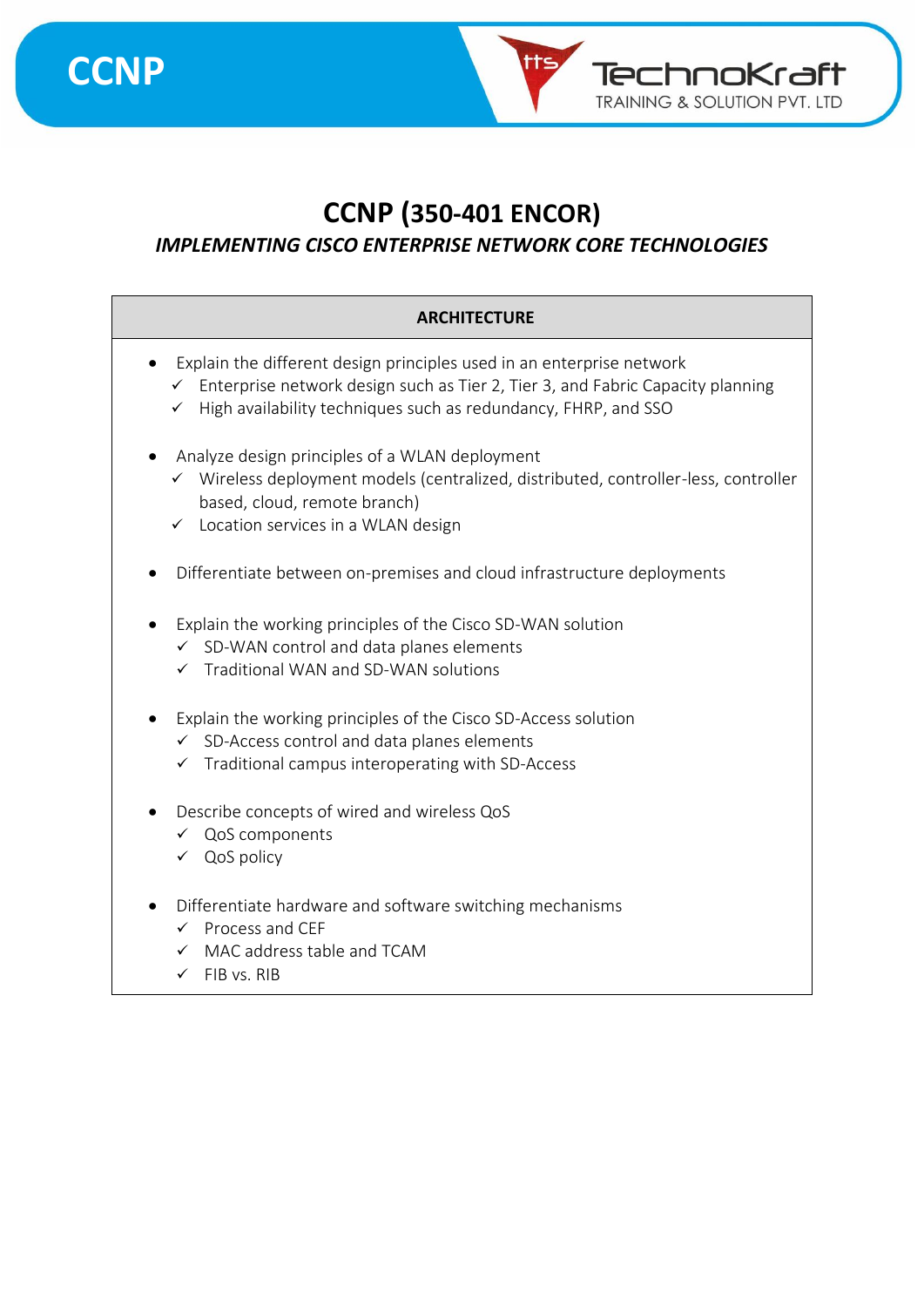



#### **VIRTUALIZATION**

- Describe device virtualization technologies
	- $\checkmark$  Hypervisor type 1 and 2
	- ✓ Virtual machine
	- ✓ Virtual switching
- Configure and verify data path virtualization technologies
	- ✓ VRF
	- $\checkmark$  GRE and IPsec tunnelling
- Describe network virtualization concepts
	- ✓ LISP
	- ✓ VXLAN

#### **INFRASTRUCTURE**

- Layer 2
	- $\checkmark$  Troubleshoot static and dynamic 802.1q trunking protocols
	- ✓ Troubleshoot static and dynamic EtherChannels
	- $\checkmark$  Configure and verify common Spanning Tree Protocols (RSTP and MST)
- Layer 3
	- o Compare routing concepts of EIGRP and OSPF (advanced distance vector vs. linked state, load balancing, path selection, path operations, metrics)
	- $\checkmark$  Configure and verify simple OSPF environments, including multiple normal areas, summarization, and filtering (neighbor adjacency, point-to-point and broadcast network types, and passive interface)
	- $\checkmark$  Configure and verify eBGP between directly connected neighbors (best path selection algorithm and neighbor relationships)
- Wireless
	- $\checkmark$  Describe Layer 1 concepts, such as RF power, RSSI, SNR, interference noise, band and channels, and wireless client devices capabilities
	- $\checkmark$  Describe AP modes and antenna types
	- $\checkmark$  Describe access point discovery and join process (discovery algorithms, WLC selection process)
	- $\checkmark$  Describe the main principles and use cases for Layer 2 and Layer 3 roaming
	- $\checkmark$  Troubleshoot WLAN configuration and wireless client connectivity issues
- IP Services
	- ✓ Describe Network Time Protocol (NTP)
	- $\checkmark$  Configure and verify NAT/PAT
	- $\checkmark$  Configure first hop redundancy protocols, such as HSRP and VRRP
	- $\checkmark$  Describe multicast protocols, such as PIM and IGMP v2/v3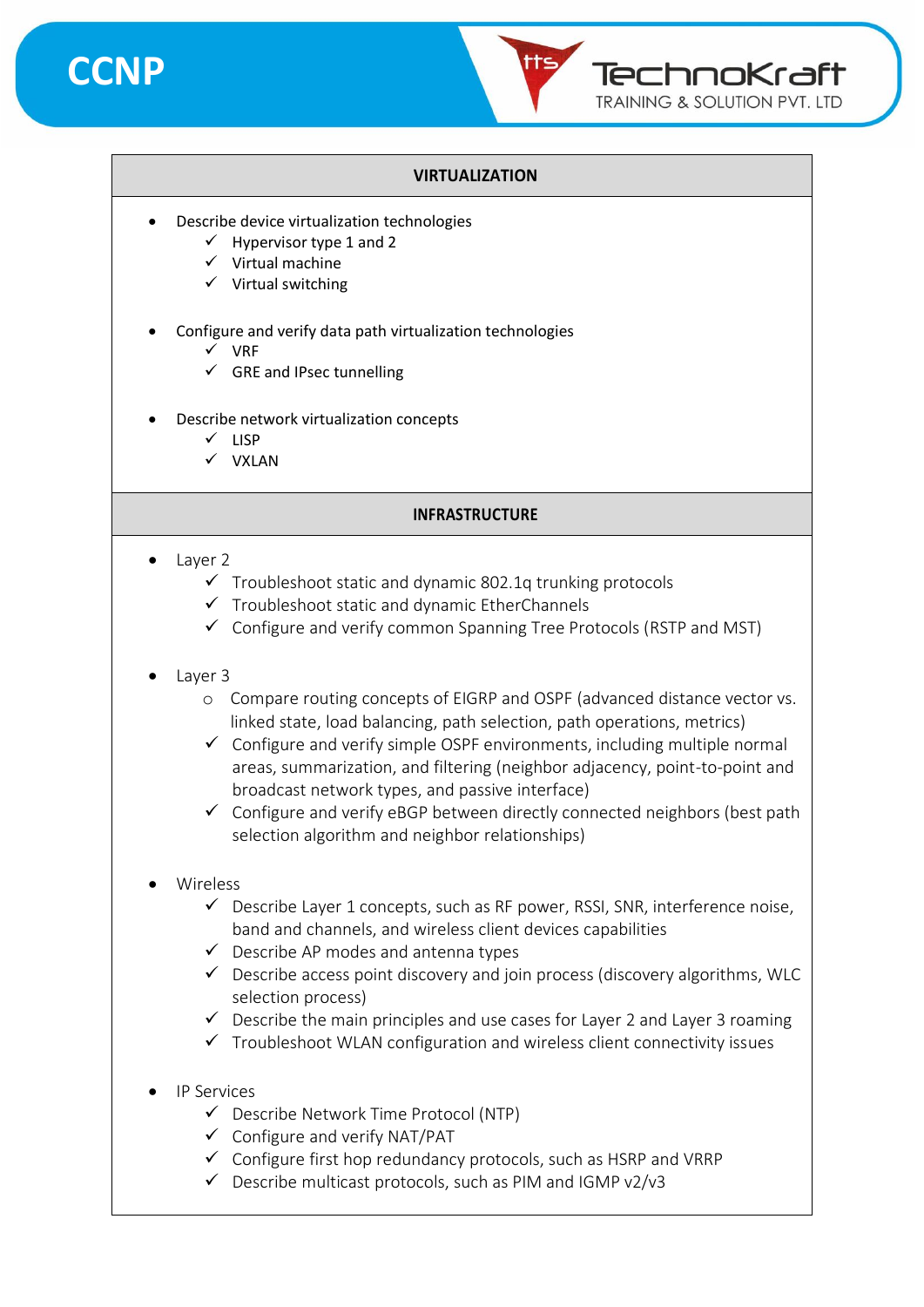



#### **NETWORK ASSURANCE**

- Diagnose network problems using tools such as debugs, conditional debugs, trace route, ping, SNMP, and syslog
- Configure and verify device monitoring using syslog for remote logging
- Configure and verify NetFlow and Flexible NetFlow
- Configure and verify SPAN/RSPAN/ERSPAN
- Configure and verify IPSLA
- Describe Cisco DNA Center workflows to apply network configuration, monitoring, and management
- Configure and verify NETCONF and RESTCONF

#### **SECURITY**

- Configure and verify device access control
	- $\checkmark$  Lines and password protection
	- $\checkmark$  Authentication and authorization using AAA
- Configure and verify infrastructure security features
	- ✓ ACLs
	- ✓ CoPP
- Describe REST API security
- Configure and verify wireless security features
	- $\times$  EAP
	- ✓ WebAuth
	- ✓ PSK
- Describe the components of network security design
	- $\checkmark$  Threat defense
	- $\checkmark$  Endpoint security
	- $\checkmark$  Next-generation firewall
	- ✓ TrustSec, MACsec
	- $\checkmark$  Network access control with 802.1X, MAB, and WebAuth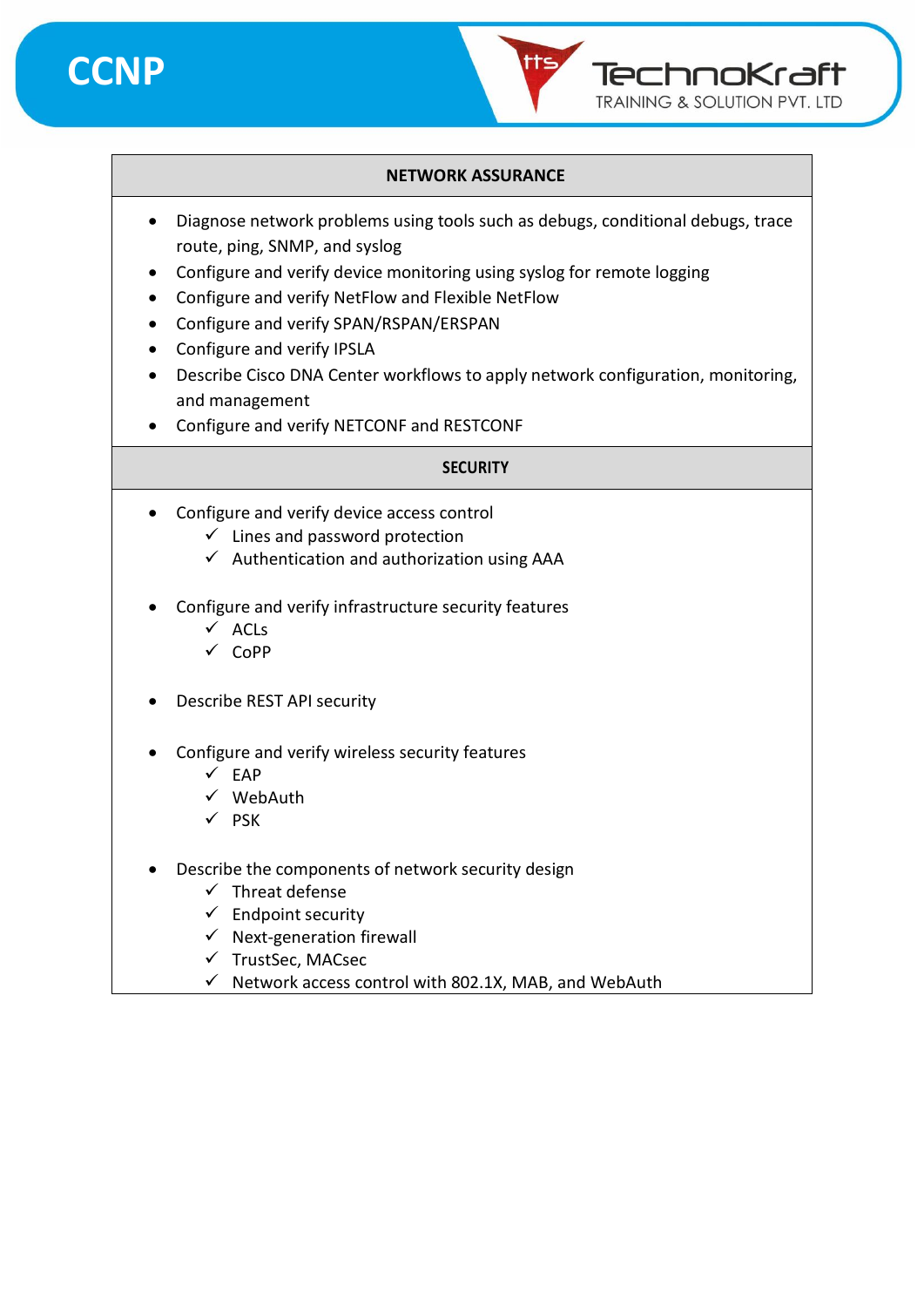



#### **AUTOMATION**

- Interpret basic Python components and scripts
- Construct valid JSON encoded file
- Describe the high-level principles and benefits of a data modeling language, such as YANG
- Describe APIs for Cisco DNA Center and vManage
- Interpret REST API response codes and results in payload using Cisco DNA Center and RESTCONF
- Construct EEM applet to automate configuration, troubleshooting, or data collection
- Compare agent vs. agentless orchestration tools, such as Chef, Puppet, Ansible, and SaltStack

\_\_\_\_\_\_\_\_\_\_\_\_\_\_\_\_\_\_\_\_\_\_